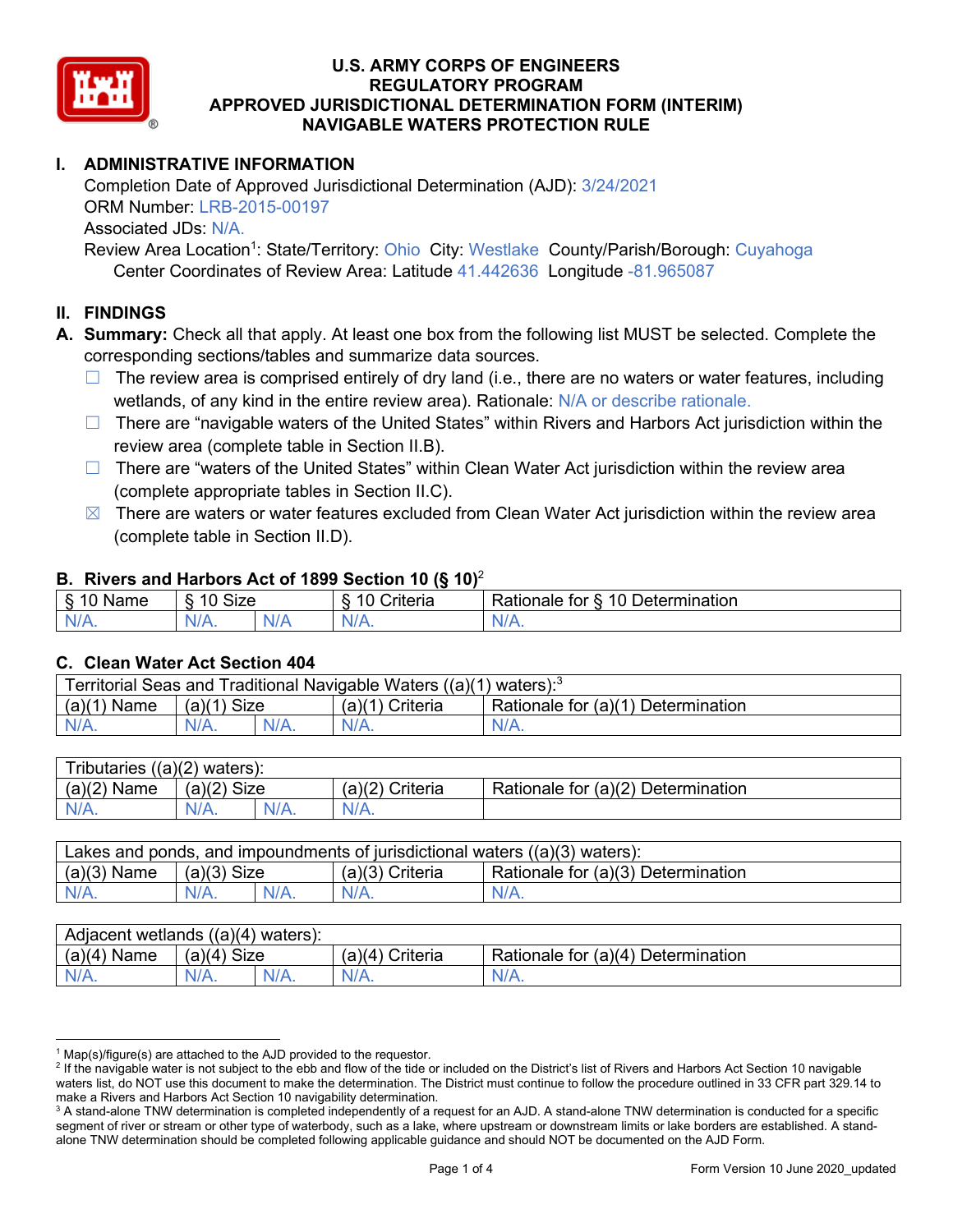

|                       | $\blacksquare$ xciuded waters ((D)(T) = (D)(TZ)). |                  |                                    |                                                                                                                                                                                                                                                                                                                                                                                                                                                                                                                                                                                                                                                                                                                                                                                                                                                                                                                                                                                                                                                                                                                                                                                                                                                                                                                    |  |  |  |  |
|-----------------------|---------------------------------------------------|------------------|------------------------------------|--------------------------------------------------------------------------------------------------------------------------------------------------------------------------------------------------------------------------------------------------------------------------------------------------------------------------------------------------------------------------------------------------------------------------------------------------------------------------------------------------------------------------------------------------------------------------------------------------------------------------------------------------------------------------------------------------------------------------------------------------------------------------------------------------------------------------------------------------------------------------------------------------------------------------------------------------------------------------------------------------------------------------------------------------------------------------------------------------------------------------------------------------------------------------------------------------------------------------------------------------------------------------------------------------------------------|--|--|--|--|
| <b>Exclusion Name</b> | <b>Exclusion Size</b>                             |                  | Exclusion <sup>5</sup>             | <b>Rationale for Exclusion Determination</b>                                                                                                                                                                                                                                                                                                                                                                                                                                                                                                                                                                                                                                                                                                                                                                                                                                                                                                                                                                                                                                                                                                                                                                                                                                                                       |  |  |  |  |
| <b>Wetlands 1</b>     | 1.53                                              | $\text{acre}(s)$ | $(b)(1)$ Non-<br>adjacent wetland. | Wetland 1 does not meet any of the four criteria<br>that would make an $(a)(4)$ adjacent water subject<br>to jurisdiction under Section 404 of the Clean<br>Water Act. Wetland 1 was circumnavigated by<br><b>HZW Environmental Consultants during the</b><br>water resource delineation. No defined<br>channels/tributaries/ditches were observed<br>flowing from Wetland 1 to any $(a)(1-3)$ water.<br>Based on aerial imagery, the Corps has<br>determined that the onsite observations by HZW<br>are accurate. Aerial imagery depicts saturation<br>at the location of the delineated wetlands.<br>Saturation in the aerial imagery was not<br>observed within the adjacent upland areas.<br>Additionally, aerial imagery does not depict<br>evidence of a tributary or other conveyance from<br>Wetland 1. Moreover, there are no identified<br>tributaries/ditches/channels or the like observed<br>in the USGS Quad, soil survey nor National<br>Wetlands Inventory connected to Wetland 1.<br>Wetland 1 is located approximately 1,100 feet<br>north of the nearest a(1-3) water located offsite.<br>Based on a resource review, the nearest a(1-3)<br>water would not flood Wetland 1 at least once<br>during a typical year. Also, there are no natural<br>berms or the like located between the nearest |  |  |  |  |
|                       |                                                   |                  |                                    | a(1-3) water and Wetland 1.                                                                                                                                                                                                                                                                                                                                                                                                                                                                                                                                                                                                                                                                                                                                                                                                                                                                                                                                                                                                                                                                                                                                                                                                                                                                                        |  |  |  |  |

#### **D. Excluded Waters or Features** Excluded waters  $((h)(1)$   $(h)(12))$ :4

# **III. SUPPORTING INFORMATION**

**A. Select/enter all resources** that were used to aid in this determination and attach data/maps to this document and/or references/citations in the administrative record, as appropriate.

 $\boxtimes$  Information submitted by, or on behalf of, the applicant/consultant: U.S. Corps of Engineers Section 404 Individual Permit Application and Ohio Environmental Protection Agency Section 401 Water Quality Certification, Phase 8 Country Club Estates, prepared for Bennett Quality Homes, Inc., prepared by HZW Environmental Consultants, February 2020.

This information is sufficient for purposes of this AJD. Rationale: N/A

 $\Box$  Data sheets prepared by the Corps: Title(s) and/or date(s).

<sup>4</sup> Some excluded waters, such as (b)(2) and (b)(4), may not be specifically identified on the AJD form unless a requestor specifically asks a Corps district to do so. Corps districts may, in case-by-case instances, choose to identify some or all of these waters within the review area.

 $5$  Because of the broad nature of the (b)(1) exclusion and in an effort to collect data on specific types of waters that would be covered by the (b)(1) exclusion, four sub-categories of (b)(1) exclusions were administratively created for the purposes of the AJD Form. These four sub-categories are not new exclusions, but are simply administrative distinctions and remain (b)(1) exclusions as defined by the NWPR.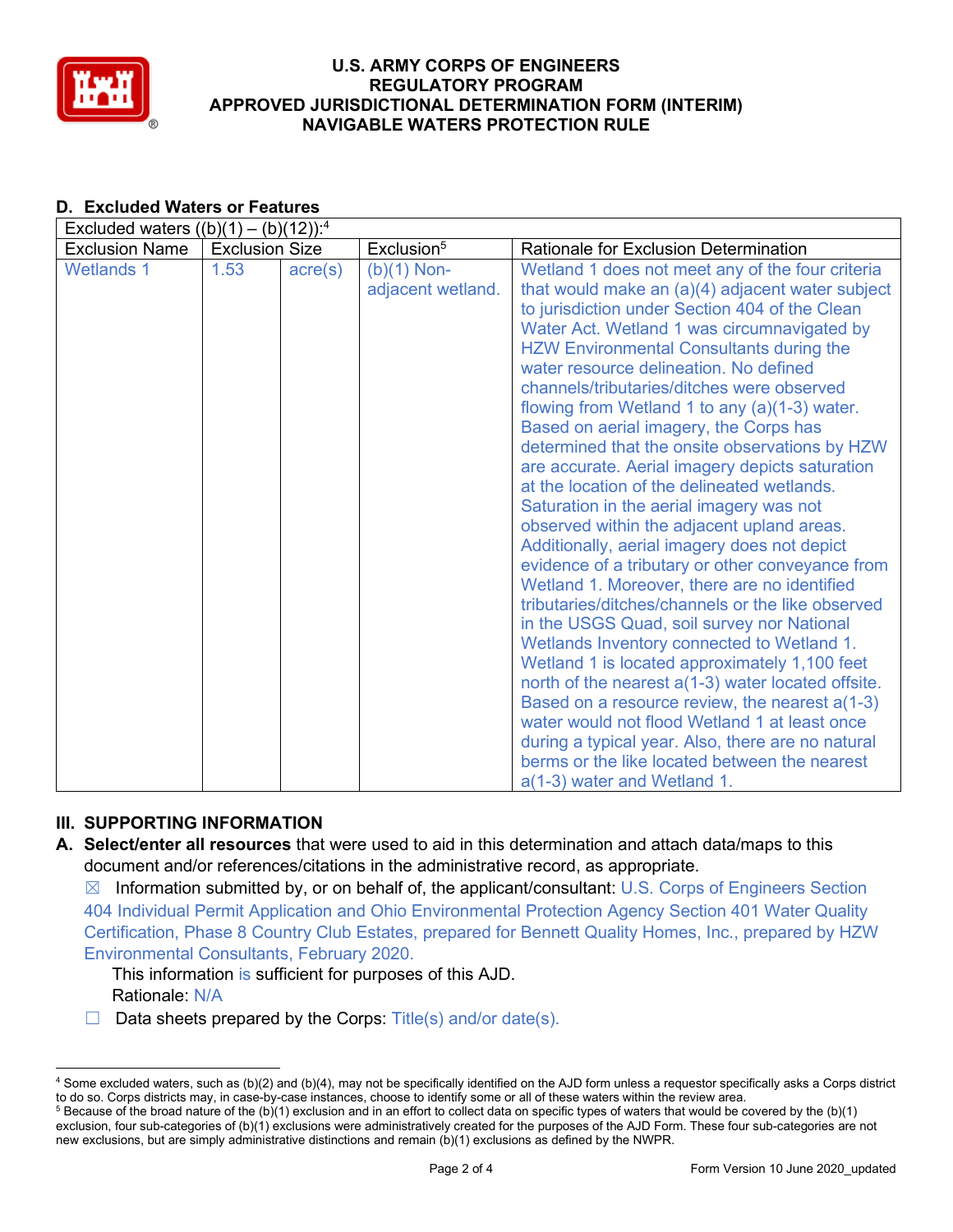

☒ Photographs: Aerial: Corps of Engineers, ORM Database, 2020,

https://explorer.pictometry.com/index.php#, April 26, 2015, March 22, 2016, April 8, 2017, December 14, 2018 and November 12, 2020

 $\boxtimes$  Corps site visit(s) conducted on: Title(s) and/or date(s). April 3, 2015, August 25, 2015 and Spring 2017

- ☒ Previous Jurisdictional Determinations (AJDs or PJDs): Approved JD LRB 2015-00197 April 3, 2015
- ☐ Antecedent Precipitation Tool: *provide detailed discussion in Section III.B*.
- ☐ USDA NRCS Soil Survey: Title(s) and/or date(s).
- ☒ USFWS NWI maps: Westlake, Ohio
- ☒ USGS topographic maps: Westlake, OH 7.5 min

## **Other data sources used to aid in this determination:**

| Data Source (select)              | Name and/or date and other relevant information |
|-----------------------------------|-------------------------------------------------|
| <b>USGS Sources</b>               | $N/A$ .                                         |
| <b>USDA Sources</b>               | $N/A$ .                                         |
| <b>NOAA Sources</b>               | N/A                                             |
| <b>USACE Sources</b>              | $N/A$ .                                         |
| <b>State/Local/Tribal Sources</b> | $N/A$ .                                         |
| <b>Other Sources</b>              | $N/A$ .                                         |

**B. Typical year assessment(s):** APT evaluates normal precipitation conditions based on the three 30-day periods preceding the observation date. For each period, a weighted condition value is assigned by determining whether the 30-day precipitation total falls within, above, or below the 70th and 30th percentiles for totals from the same date range over the preceding 30 years. The APT then makes a determination of "normal," "wetter than normal," or "drier than normal" based on the condition value sum. The APT also displays results generated via the Palmer Drought Severity Index (PDSI) and the University of Delaware WebWIMP.

| <b>Inputs/Data Sources:</b> | - Weather Station: Cleveland |                         |                   |              |                           |
|-----------------------------|------------------------------|-------------------------|-------------------|--------------|---------------------------|
| Longitude<br>Latitude       | Date                         | <b>PDSI Class</b>       | Season            | <b>ARC</b>   | Antecedent                |
|                             |                              |                         |                   | <b>Score</b> | <b>Precip Condition</b>   |
| 41.442636-81.965087         | 11/12/2020                   | <b>Mild wetness</b>     | <b>Wet Season</b> | 14           | <b>Normal Conditions</b>  |
| 41.442636-81.965087         | 12/14/2018                   | <b>Moderate wetness</b> | <b>Wet Season</b> | 14           | <b>Normal Conditions</b>  |
| 41.442636-81.965087         | 4/8/2017                     | <b>Mild wetness</b>     | <b>Wet Season</b> | 16           | <b>Wetter than Normal</b> |
| 41.442636-81.965087         | 3/22/2016                    | Mild drought            | <b>Wet Season</b> | 14           | <b>Normal Conditions</b>  |
| 41.442636-81.965087         | 8/25/2015                    | Incipient drought       | <b>Dry Season</b> | 15           | <b>Wetter than Normal</b> |
| 41.442636-81.965087         | 4/26/2015                    | <b>Mild wetness</b>     | <b>Wet Season</b> | 7            | <b>Drier than Normal</b>  |
| 41.442636-81.965087         | 4/03/2015                    | <b>Mild wetness</b>     | <b>Wet Season</b> | 8            | <b>Drier than Normal</b>  |

The site visits were performed on April 3, 2015, August 25, 2015 and Spring 2018. April 3, 2015 was during wet season under drier than normal conditions and August 25, 2018 was during the dry season under wetter than normal conditions Observations made during the site visits are consistent of conditions that are observed in aerials from Connect Explorer dated April 26, 2015, March 22, 2016, April 8, 2017, December 14, 2018 and November 12, 2020 and are representiatve of on site conditions.